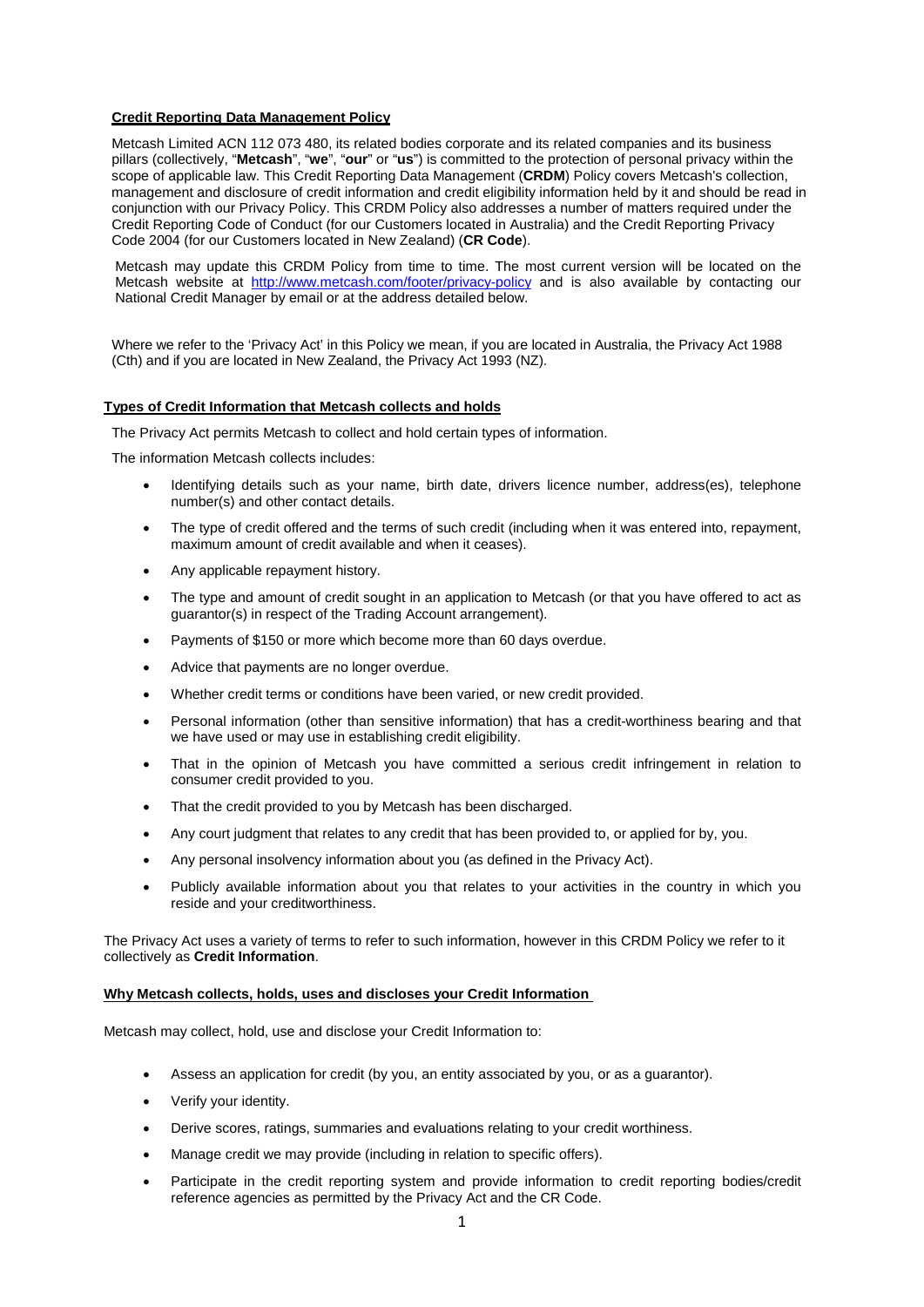- Assist you to avoid defaulting on your credit-related obligations.
- A guarantor or someone you have indicated is a prospective guarantor.
- Collect overdue payments, undertake enforcement activities and deal with serious credit infringements (including in relation to guarantors).
- Exchanging information with credit providers which is permitted under the Privacy Act, including default information.
- Conduct fraud assessments.
- Manage our relationship with you and our internal processes and procedures.
- Assess whether to insure, or assess a risk of default, including in relation to trade insurers.
- Deal with complaints.
- Meet legal and regulatory requirements.

(Some Credit Information may be used or disclosed under the Privacy Act for some of these purposes, or in specific circumstances only).

### **How Metcash obtains Credit Information**

Metcash obtains:

- credit reporting information about you from Veda, CreditWorks and Dun & Bradstreet (our Credit Reporting Bodies/Credit Reference Agencies).
- information about your commercial creditworthiness from businesses which provides information about commercial creditworthiness.
- Identifying details such as your name, birth date, drivers licence number, address(es), telephone number(s) from information that you provide to us (including your completed Application for Trading Account) or that is provided by third parties acting on your behalf.

### **Use of Trade Insurers**

In relation to an application by your business for commercial credit, Metcash may ask a trade insurer to obtain credit reporting information about you for the purposes of assessing whether to insure or the risk of insuring Metcash or assessing the risk of default by your business and/or you in your capacity as Guarantor on the commercial Credit Application.

# **Other Uses of Credit Information**

Credit Information obtained by Metcash may be used for credit related purposes and to notify Metcash's successor and assigns, financiers and/or any assignees or any lender to an assignee of Metcash's interests in any amount(s) payable arising under the Trading Terms between you or your business and Metcash from time to time.

### **How Metcash stores and protects personal information**

Metcash stores personal credit information and credit eligibility information in a combination of computer storage facilities, paper-based files and other records. In so doing, we have taken numerous steps to protect your personal information from misuse, interference and loss, and unauthorised access, modification or disclosure.

Additionally Metcash takes reasonable steps to destroy or permanently de-identify personal information when we no longer need it and in accordance with the Privacy Act. The internet is not a secure method of transmitting information. Accordingly, other than where Metcash uses secure socket layer technology (SSL) to ensure information (such as credit card information) is securely transmitted and processed, Metcash cannot and does not accept responsibility for the security of information you send to or receive from us over the internet, or for any unauthorised access or use of that information.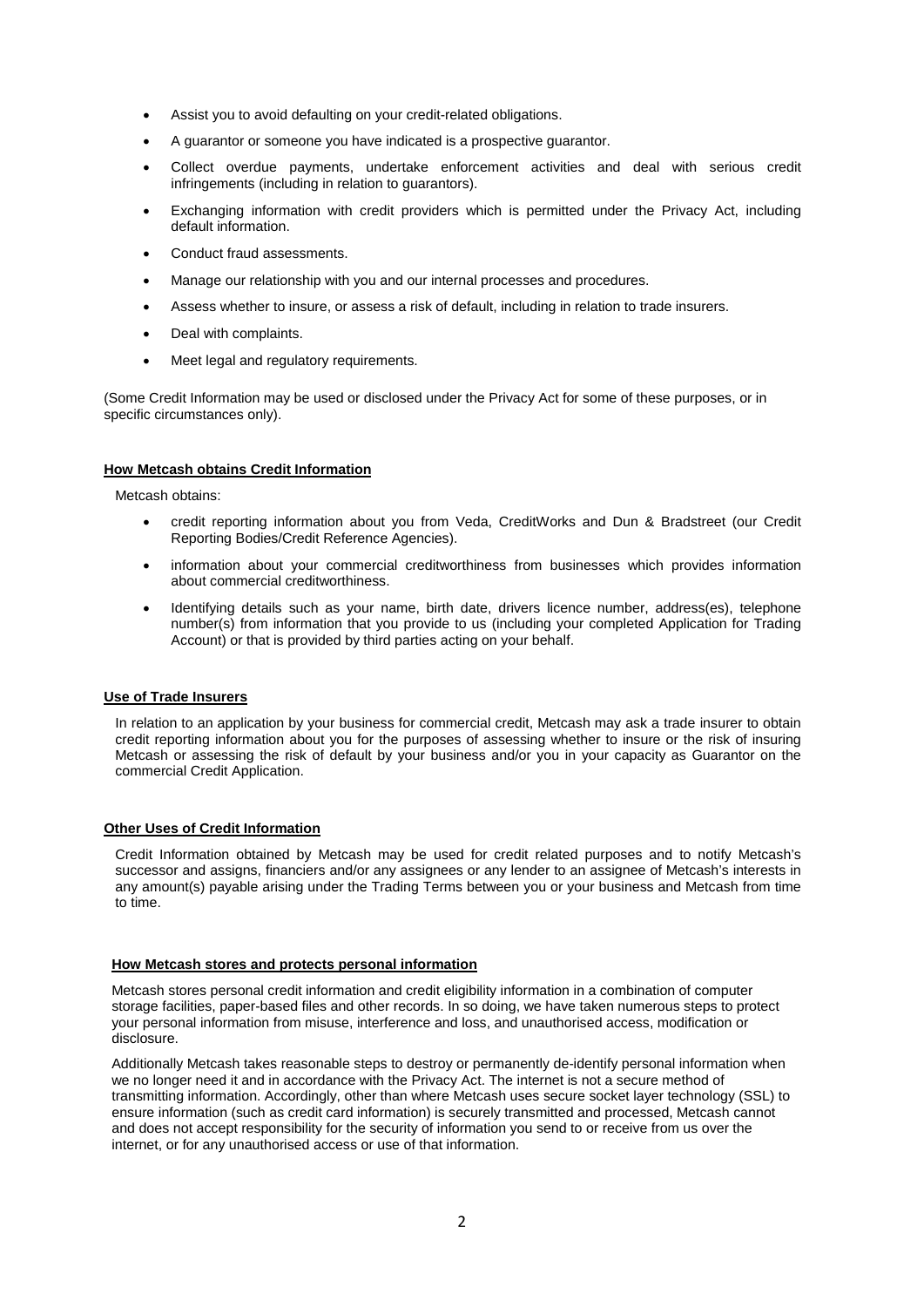## **How you can access your Credit Information**

Metcash will take reasonable steps to make sure that the Credit Information we collect, use or disclose is accurate, complete and up to date. If your personal details change, such as your address or phone number, please contact our National Credit Manager by email or at the address detailed below.

At your request to the National Credit Manager, Metcash will provide you with a copy of any Credit Information which we hold about you, unless an exception under the *Privacy Act applies*. We may charge a fee for retrieving this information, in which case we will inform you of the fee and obtain your agreement to that fee before providing the information.

In accordance with the Privacy Act, Metcash will:

- Upon request, provide access to credit eligibility information within a reasonable timeframe.
- If access is refused and:
	- o you are a Customer in Australia, Metcash will provide you with the contact details for the Office of the Australian Information Commissioner (**OAIC**) to enable you to escalate your request; or
	- o you are a Customer in New Zealand, Metcash will provide you with the contact details for the Office of the Privacy Commissioner (**OPC**) to enable you to escalate your request.

## **How you can request the correction of your Credit Information**

If you have accessed your Credit Information from Metcash or our Credit Reporting Bodies/Credit Reference Agencies and believe that it is not accurate, up to date, complete, irrelevant, or misleading, then you can request our National Credit Manager or Credit Reporting Bodies/Credit Reference Agencies to correct it.

Metcash will comply with the Privacy Act in relation to any request for the correction of your Credit Information.

In the course of the investigation process, we may consult with and disclose information to our Credit Reporting Bodies/Credit Reference Agencies and/or other Credit Providers. If our investigations reveal that your Credit Information does not require correction then we will advise you of this in writing and provide you with the contact details for the appropriate organisations to enable you to escalate your request.

### **How your Credit Information may impact your Application for a Trading Account**

Metcash may refuse an Application for a Trading Account based wholly or partly on your Credit Information.

Metcash will comply with the Privacy Act in relation to any refusal for an Application for a Trading Account.

### **How to make a complaint**

If you believe that Metcash or our Credit Reporting Bodies/Credit Reference Agencies has breached the CR Code or the Privacy Act or not taken reasonable steps to destroy Credit Information which is no longer relevant or required then you may complain using the contact details listed at the bottom of this document.

Metcash will deal with any complaints in accordance with the Privacy Act. In the course of investigating your complaint, Metcash may consult with and disclose information to our Credit Reporting Bodies/Credit Reference Agencies and/or other Credit Providers. If you are not satisfied with our response to your complaint then we will provide you with the contact details for the appropriate organizations to enable you to escalate your complaint

Metcash is committed to ensuring that we promptly acknowledge and investigate any complaint about the way we manage your credit Information.

### **How to contact the Credit Reporting Bodies/Credit Reference Agencies**

You may contact our Credit Reporting Bodies/Credit Reference Agencies by using the following information. If you have any questions regarding your publicly held personal credit file then please contact Veda and Dun & Bradstreet as follows:-

**Veda** Veda-Public Access Website: [www.mycreditfile.com.au](http://www.mycreditfile.com.au/)